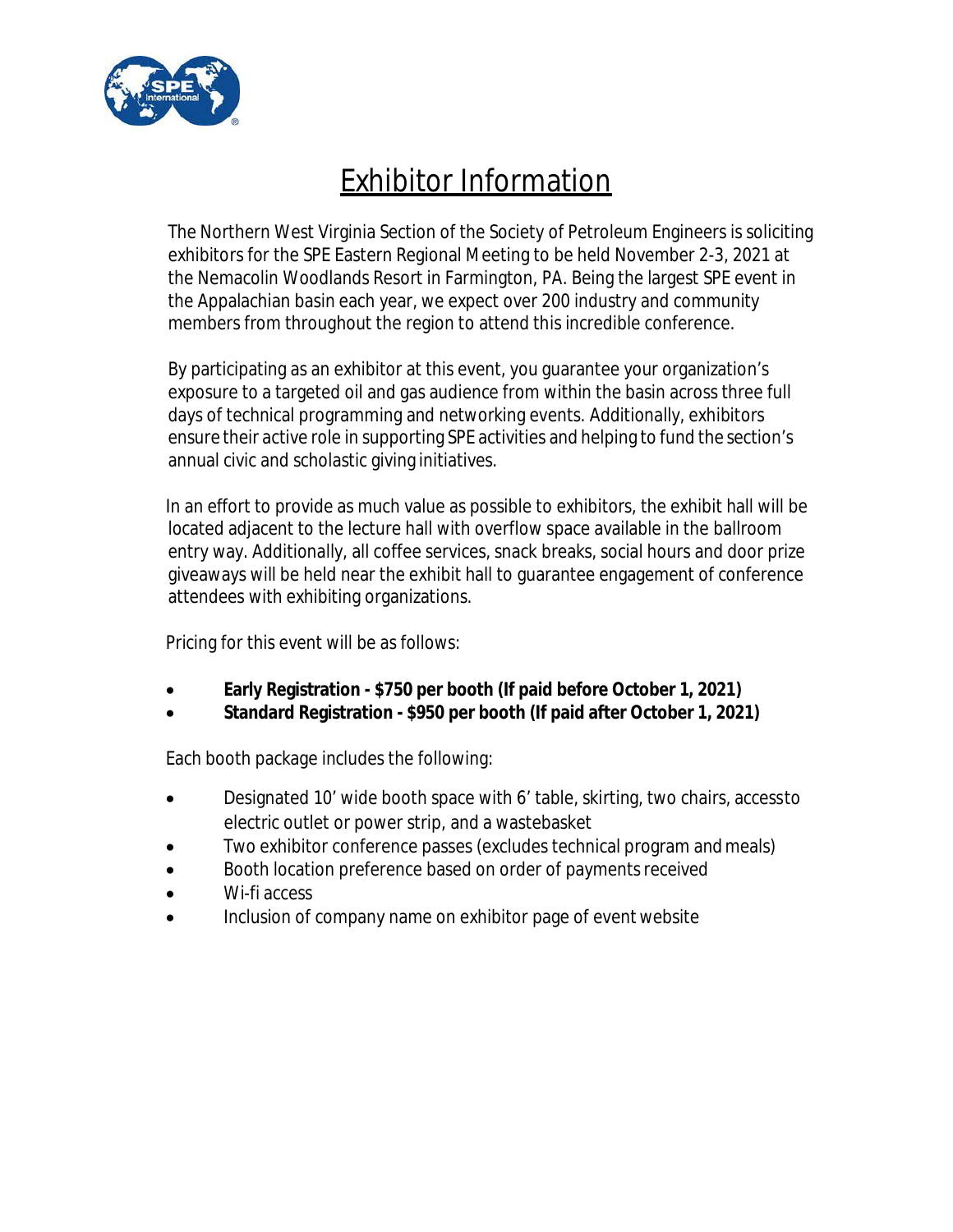

In addition, Early Registration booth packages also include:

- Discounted booth fee
- · Inclusion of company name in conference program
- Inclusion of company logo on exhibitor page of event website
- · Opportunity to include company brochure in conference gift bags
- Special rate for upgrading exhibitor pass to full conference pass

*Additional electric outlets, furniture, and other amenities not listed in the above description are not included in the booth fee. These separate items and other custom services may be available at the direct cost to exhibitors through Nemacolin Resort. If you have such a request, please notify the planning committee so they may contact the venue to accommodate your needs. Shipping arrangements can also be coordinated directly with Nemacolin prior to the date of the conference.*

*For Shipping Purposes:*

Nemacolin Woodlands Resort 1001 Lafayette Drive Farmington, Pa 15437 **Attention:** *Contact Name/Company Name* **Reference:** (Nick Gonzales*/SPE Regional Meeting*)

*NOTE: We ask that packages arrive no sooner than 7 business days prior to arrival for storage purposes. Please retain all tracking numbers and have them available should they be required.*

The planning committee is open to considering any additional service or exhibitor perk not listed. Should you have a request or recommendation in that regard, or if you otherwise have any questions regarding participation as an exhibitor at the meeting, please do not hesitate to contact the following representatives:

**Callie Fry Chairperson** Office: 724-754-5387 Cell: 724-825-7097 cfry@rangeresources.com **Len Fry** Exhibit Coordinator Cell: 330-465-1088 lenfry24@gmail.com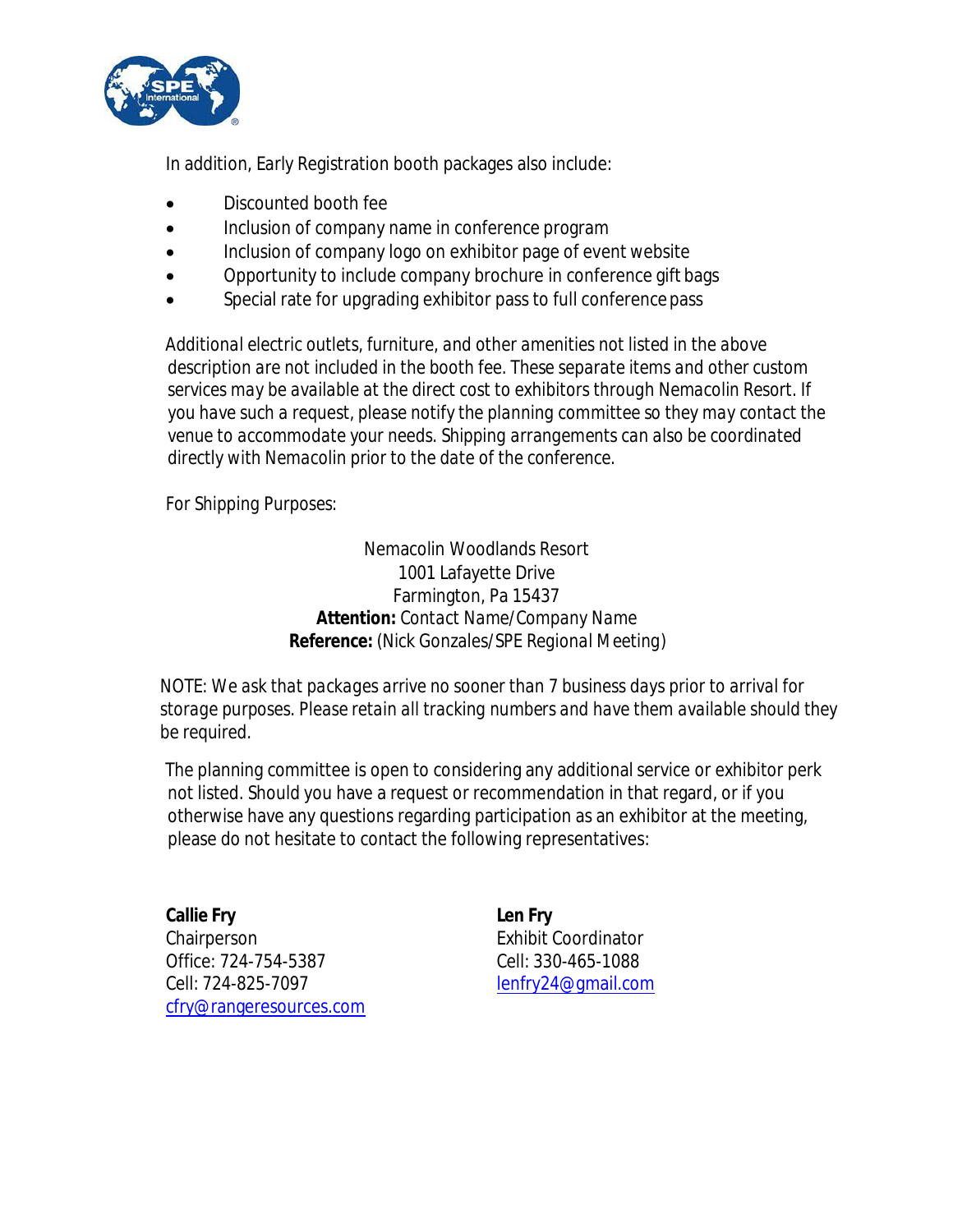

**How to Register as an Exhibitor:**

## Please complete the following exhibitor registration form and submit with your payment to:

## Len Fry 72 W Elm St Butler, OH 44822

Please make checks payable to **SPE** with "Exhibitor" in the comment line.

Forms may also be submitted via e-mail: **lenfry24@gmail.com**